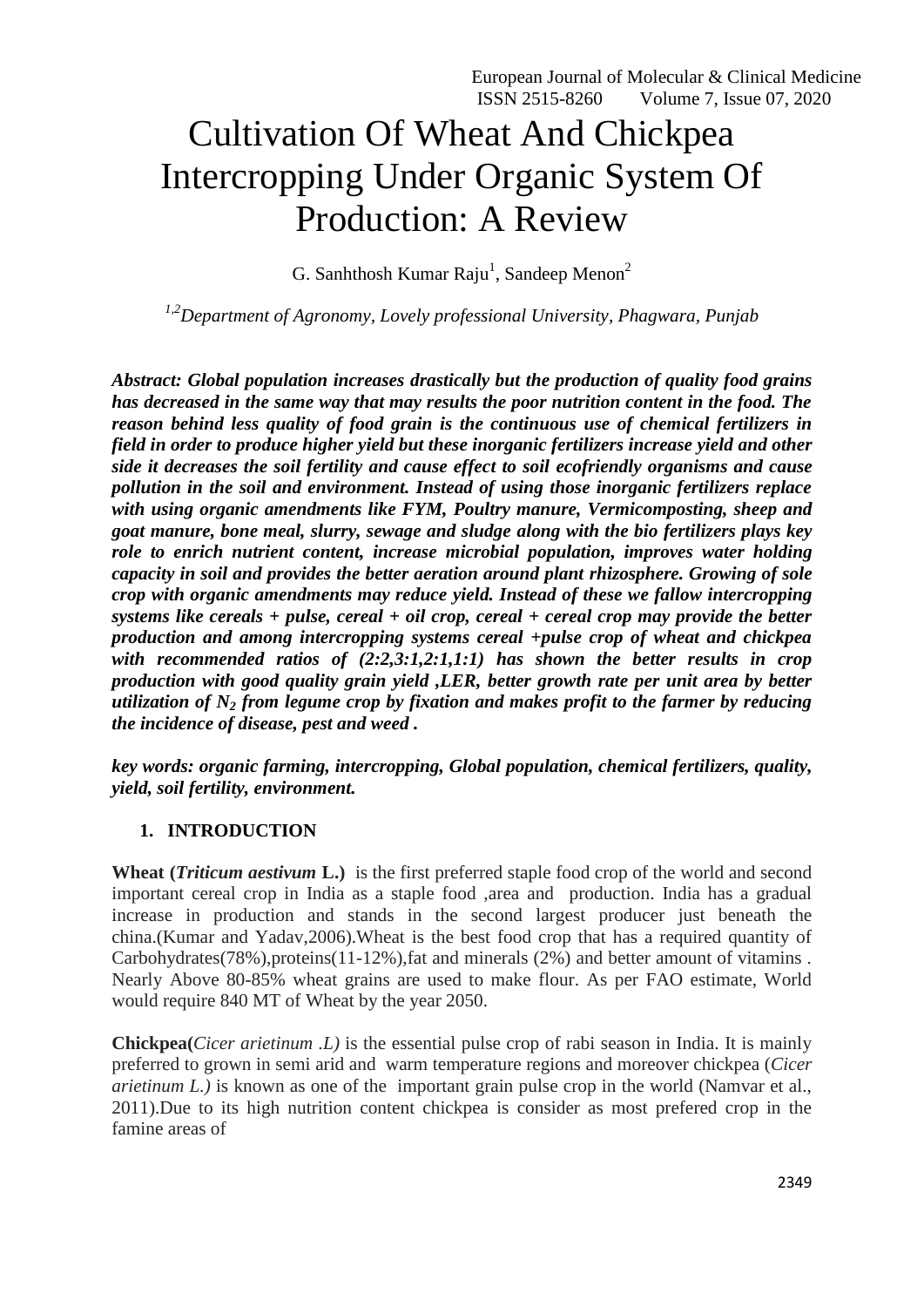

European Journal of Molecular & Clinical Medicine me 7, Issue 07, 2020

the world .chickpea seeds contain protein (21%), carbohydrates(61%) and oil(2.2%)(Gupta 1988)**.**Chickpea is major legume food grain and an important constituent of protein in many countries.It is used in crop rotation(Sachin and Gecit,2006) due to its nodule farming ability it is used to restore soil fertility by crop rotation (Baldav, 1988) and can fix the atmospheric n<sub>2</sub> (Jain et al.,1999)and can hasten its role in soil fertility(Gunes et al.,(2006) and other most thing about the intercrop is that it plays crucial role in organic farming system(Mohammadi et al.,2010a)

**Organic farming** is an ecofriendly farming system that which rejects the use of chemical related fertilizers, growth regulators and pesticides. Combined use of organic amendments will provide great benefit. By the application of organic manures like FYM, ,V.C



Organic manures(FYM,Vermicompost,Green manure,Bonemeal,Slurry,Poultry manure Sheep manure)

(Vermicompost),(P.M) Poultry Manure, Goat, Sheep Manure, Sewage, Sludge, Slurry to the soil and their incorporation may helps in increasing soil fertility and productivity, and improves activity of soil microbes , plays crucial role in transformation, recycling and make favorable conditions for nutrients uptake to crop and improve the capacity of soil that which makes the soil healthier and provide good aeration for seed germination and development of roots around rhizosphere. To reduce the nutrient deficiency in soil and makes to help the nature for better buildup condition . Organically available source of nutrients are the better usable resources that can promote soil health, plant growth and microbial development and provides equal opportunity for all living existence to live and support the  $N_2$  fixation, P solubilization, recycling of animal wastes. Characteristics of soil is influenced by the quality and type of organic amendments and its influence in nutrient uptake by the crop may variable (Abbas et al.,2012). However, using organic amendments for long time may definitely help in increasing the soil characteristics that which is very effective and safe to environment (Khaliq et al.,2006).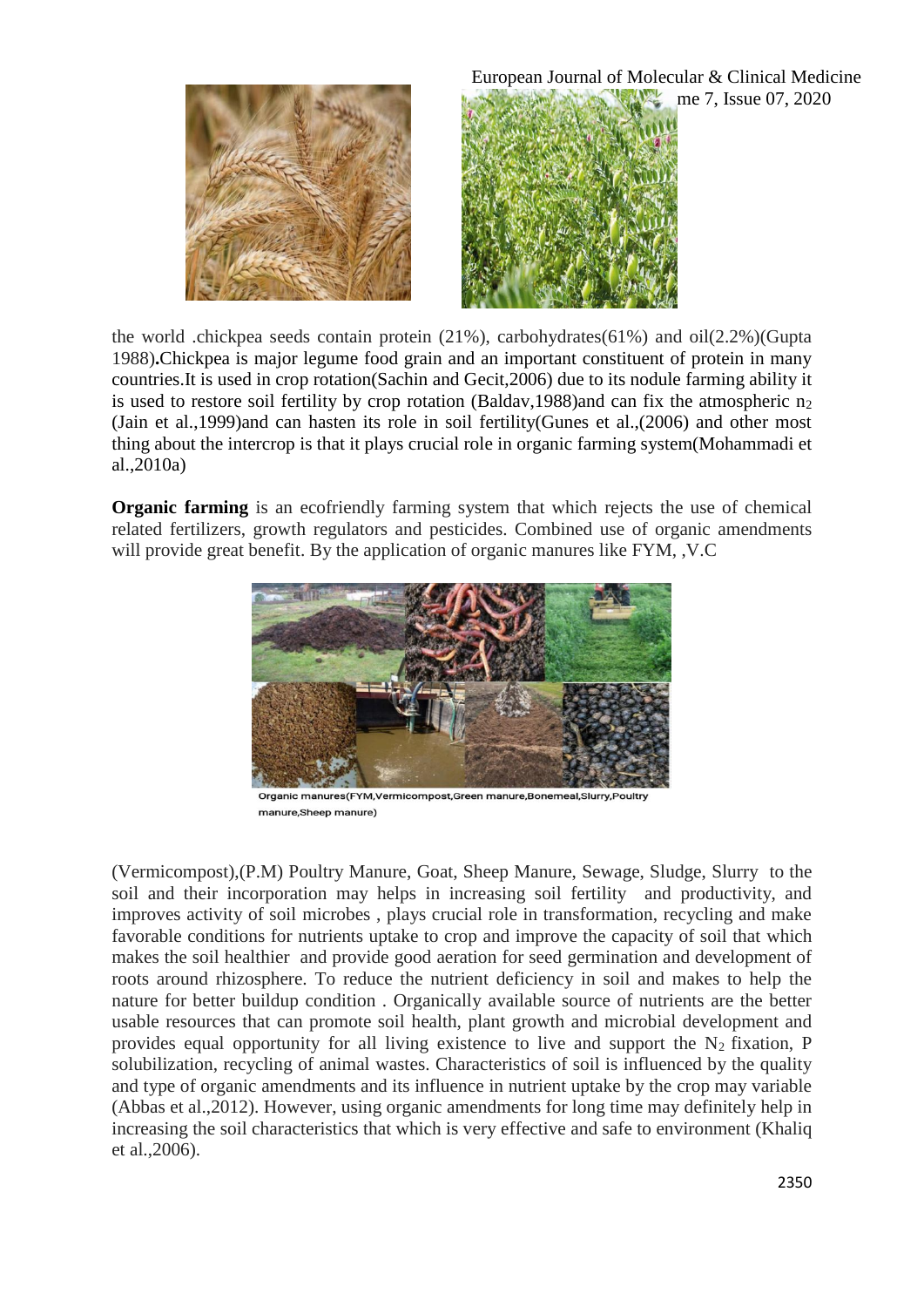#### **world organic wheat production and use**

**Bio fertilizers** are alternative to reduce the chemical fertilizers and decreases the effect that case to the soil environment and nature (Namvar et al., 2011). Using PGPR (plant growth promoting rizobacteria) as a bio fertilizer has resulted the most ecofriendly and improves the nutrition containing in soil by interact with rhizosphere with the help of microorganisms

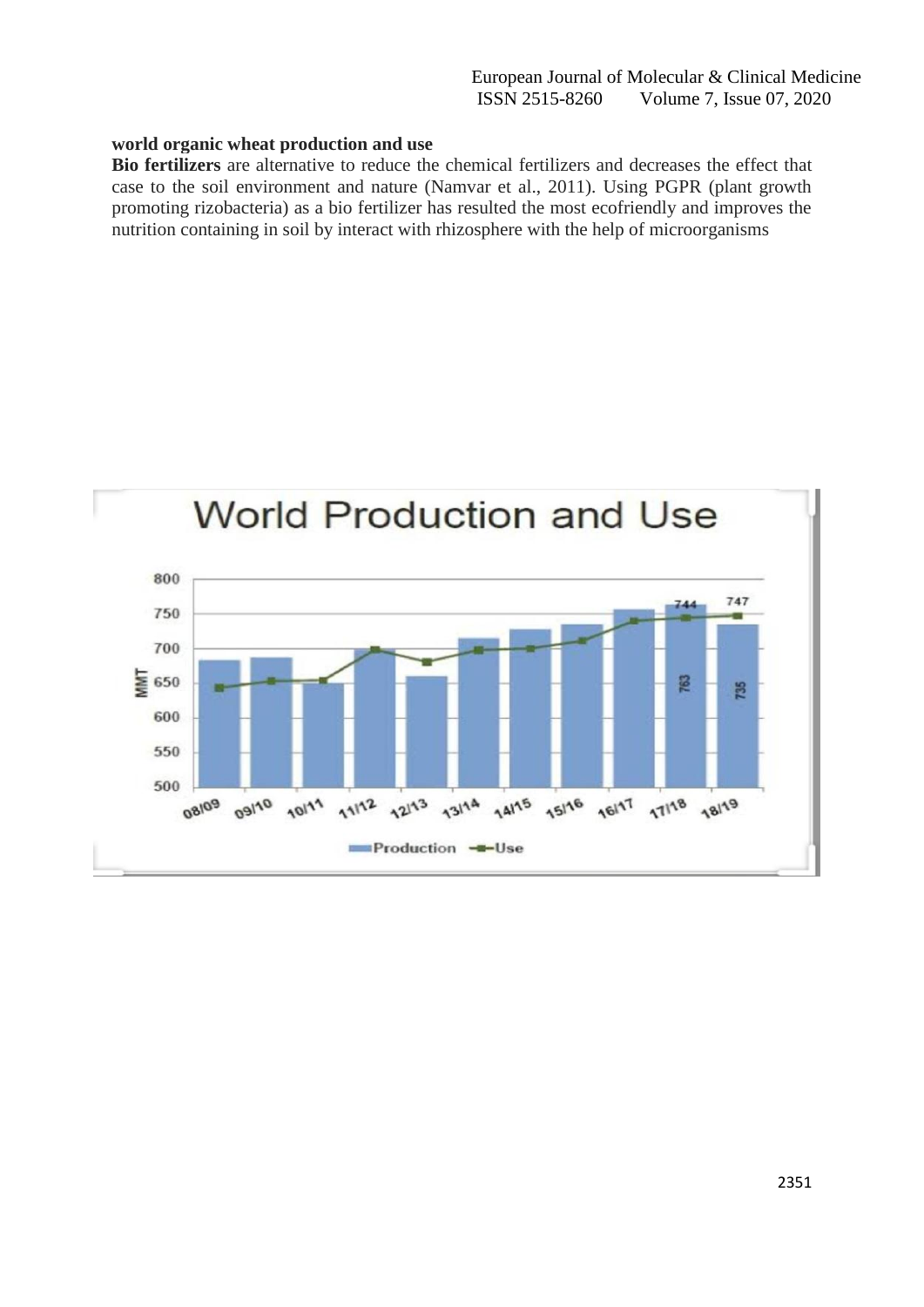present in them and better helps in growth of the plant. These bio fertilizers does not pollute the environment and makes safe use for the produce purpose of the crop. Bio fertilizers provide indole acetic acid, gibberellins, biotin and vitamin B that helps in the growth of crop and its yield. PSB (Phosphate solubilizing bacteria), azospirillum, azotobacter and rhizobium increases the disease and drought resistance of the crops. These bio fertilizers are cheap as



compared to the chemical fertilizers and improves 15-20% yield.

**Intercropping** plays a crucial role in organic farming. It is the routine practice in many countries. It acts like safeguard crop against failure of sole crop and provides the additional income to farmers. It also increases the total available area utilization per unit by better utilization of land, labor and growth resources. The shortage of pulses may result malnutrition in human being due to less growing area hence we need to increase their per productivity. Here intercropping plays a vital role in maximum utilization of land without endangering to the cereal crops. Intercropping plays a crucial role in providing additional yield as compared to growing of sole crop that economically beneficial crop production system. When growing the cereal and pulse crop as main and inter crop with different growing conditions then both the crops definitely benefited in the yield and soil nutrient uptake (Singh, R.V. and P.C. Gupta1994) by growing intercrop provides the better economic returns and higher yield advantage as compared to sole crop. Tremendous utilization of resources can be increased with intercropping(Tilman et al.,2002;Gao et al.,2014;Nasri et al.,2014).Intercropping also plays a major role in better utilization of resources like water, nutrients, solar energy and provide better profits by increasing yield (Morris and Garrity,1993;Nasri et al.,2014) decreases the influence of diseases(Eskandari,2012) and enhance soil fertility (Lithourgidis et al., 2011;Swer and Dkhar,2014).In developing countries, intercropping is practiced as to mono-cropping which gives the farm income much better of double crop with double income when Wheat (*Triticum aestivum L.)*was intercropped with Chickpea *(Cicer arietinum L.)* (Akhtar et al., 2010)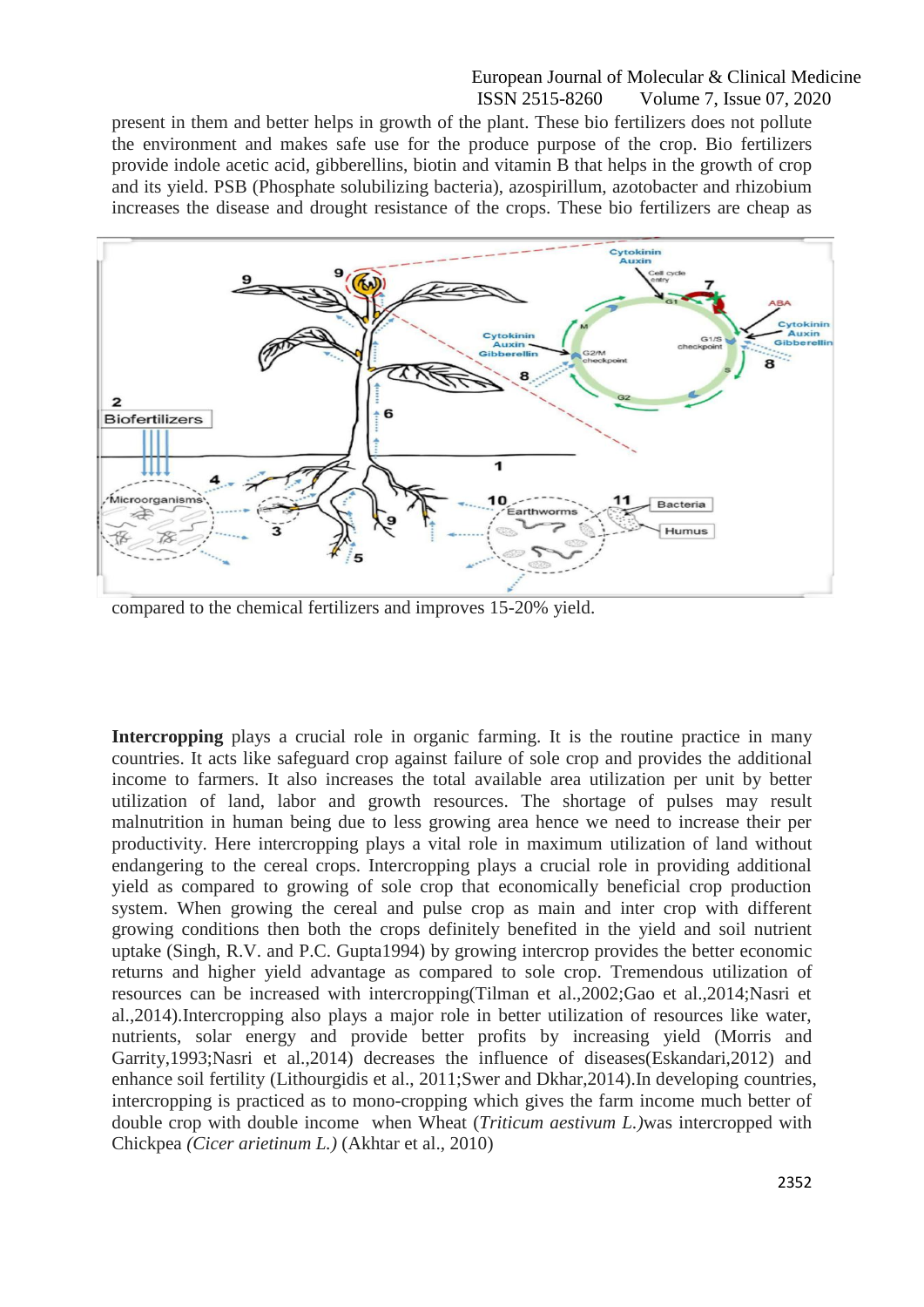**improves 1.Yield 2.Quality 1.Yield**



sprayed in organic wheat has shown the better result in higher number of tillers/plant (358.81), test weight (41.49 g) and grain and straw yield of about (26.23,  $62.53$  q/ha)

Abbas G. *et al*., (2012) by conducting the experiment to know the effect of organic manures with recommended dose of N, P, K on wheat and he reported that by application of different combinations of FYM, vermicompost and poultry manure along with NPK as sole and combined application among the all combination of poultry manure and NPK ratio of 128:114:62 kg/ha shows the better result in grain yield and inorganic fertilizers shows substitute for the production.

Verma H.P *et al*., (2017) conducted the experiment to know the effect of yield over different irrigation scheduling and organic manures application and reported that application of FYM and vermicompost @7.5 t and 3 t /ha shows the better result in more number of tillers, grain number/ear, test weight, straw, grain yield, biological and Harvest index as compare to other treatments.

Fazily T, et al.,(2019)by conducting the experiment at Department of agronomy in UASD Dharwad and reported that application of RDF and Farm yard manure of 7.5 t/ha shows the better result in the more tillers, higher ear length, more grains, higher test weight, more grain yield,

straw yield and protein content.

Yadav A. S et al., (2017) conducted the experiment to know the effect of organic manures in production of wheat and reported that application of RDF @120:60:40 kg/ha show the better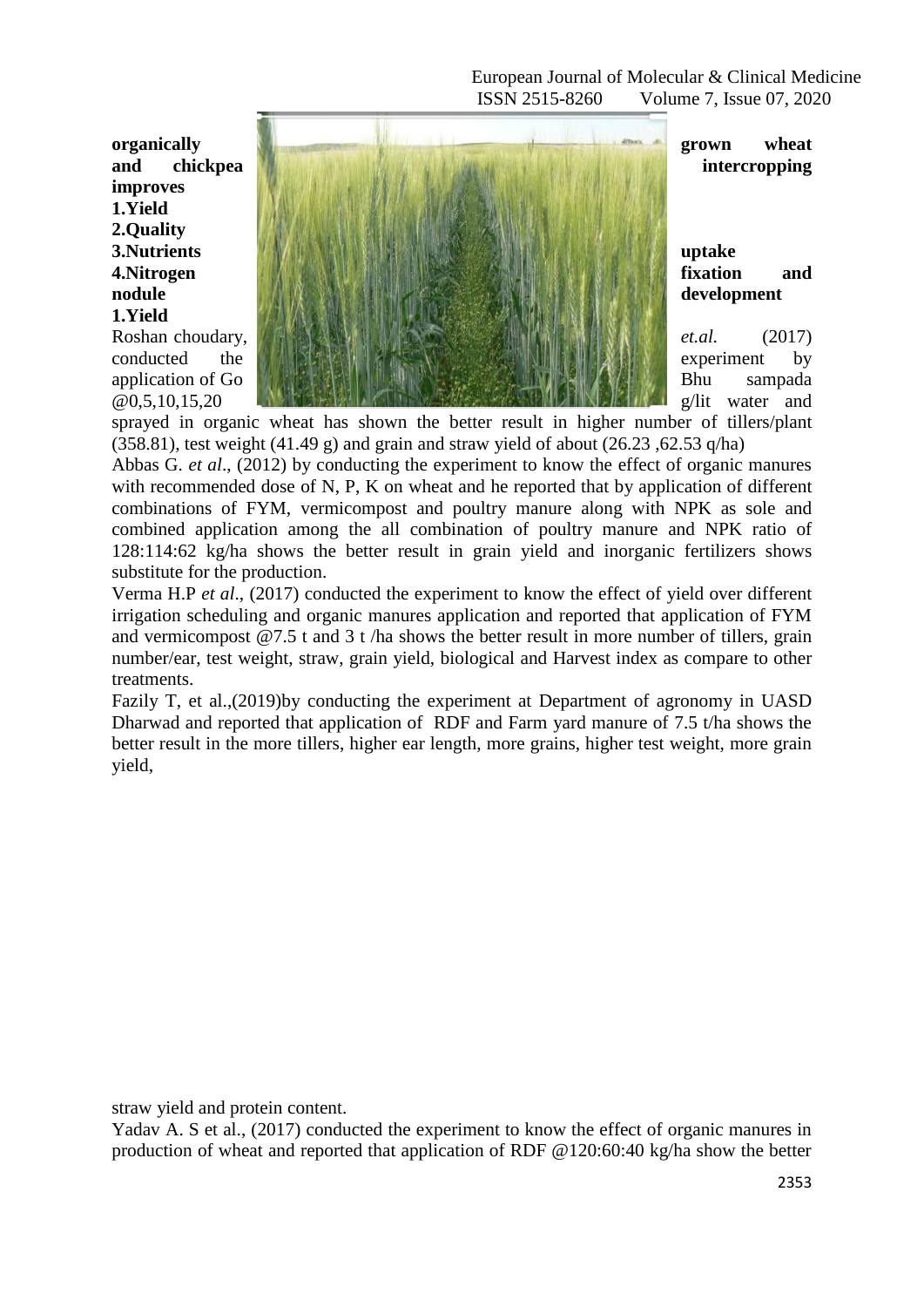result in max plant height, more shoots, LAI and also shows good dry matter production, grain and straw yield. When it comes to only organic amendments combined application of decomposed rice straw+PSM (phosphate solubilizing mycorrhiza) +pressmud@10t/ha shows the better result.

Hammad et al., (2011) conducted the experiment to know the influence of organic manures on wheat productivity and reported that mixed use of green manure along with 10 t/ha sewage and sludge and poultry litter shows the higher yield of about 3.65 t/ha which is highest as of 137% more to control and economically beneficial.

Ajaypal Singh et al., (2018) conducted the experiment to know the effect of organic and inorganic amendments in whet growth and yield of wheat and reported that combine application of RDF@50% +sewage and sludge @0.4 t+ bone meal of 0.25 t/ha have shown the better effect in plant growth like height, leaf area, no. of grains/spike and yield.

Ahmed M.E.M et al.,  $(2010)$ ; reported that combine use of the chicken manure + cattle manure, pigeon manure +chicken manure, cattle manure, rabbit manure shows the better result in plant height, no. of leaves, no. of branches, leaf area, no. of pods, seed index, seeds total yield and content of Phosphorus and Potassium in seeds and phosphorus in leaves and also said that Organic Manure could be safe, cheap and environmentally friendly substitutes to mineral fertilizers.

Sevgi CALISKAN et al., (2012); he conducting the experiment to know the comparison of organic and traditional production systems in chickpea (*Cicer arietinum. L*) by application of traditional, FYM, GM (green manure), GM+FYM and from his experiment reported that highest seed yield obtained from traditional system where as highest protein content obtained from G.M+FYM application.

Khan et al., (2017); conducted the experiment in agronomy farm in the university of agriculture Peshawar, Pakistan in order the know the effect of FYM and Rhizobium inoculation on growth of chickpea. By the application of FYM at 0,5,10,15 t/ha and seeds are treated with and without rhizobium at end reported that application FYM@15 t/ha shows higher plant yield and treated seed plots shows the higher nodule /plant. Finally reported that the combination of both gives the better result.

Vivek Sharma et al., (2018); conducted the experiment to know the synergetic effect of bio inoculants on yield, nodulation and nutrient uptake of chickpea (*Cicer arietinum L.)* under rained conditions and reported that the combine application of Rhizobium +PSB+AM fungi +Azotobacter as seed treatments with 75% of recommended P(Phosphorus) produced higher grain yield and also nodule number, nodule weight, CFU (colony farming units) and improves crop health.

Mahmoud et al.,(2018);after conducting 2 years field experiment from 2015-17 in experimental farm, faculty of agriculture Menoufia University Egypt .Reported that application of bio fertilizers (F4) treatment in field shows the best result in case of increase in no.of branches/plant, seed wt, straw wt and biological yield/ha and  $(F_5)$  organic fertilizer application shows the highest fiber and ash content and  $(F<sub>6</sub>)$  combination of  $(F<sub>2</sub>)$ macro+ $(F<sub>3</sub>)$ micro nutrient+biofertilizers+organic fertilizers shows

Das et al., (2011) reported that total dry matter(CGR)crop growth rate, RGR (relative growth rate) higher in sole crop and among in intercropping system growth parameters highest at (2:2) chickpea wheat and lentil-wheat (3:1) wheat sole crop shows the (highest tiller no, plant height, spikes/hill, spikelet's/spike, grain/spike and grain yield) sole chickpea crop also shows the highest branches, pods/plant, seeds/pod and grain yield.

Balwinder Singh and C.S. Aulakh., (2017) conducted the field experiment in PAU (Punjab Agriculture University) in 2017 to know the effect of growth and yield of wheat + chickpea intercropping under limited nutrition and moisture and reported that wheat  $+$  chickpea at  $(2,1)$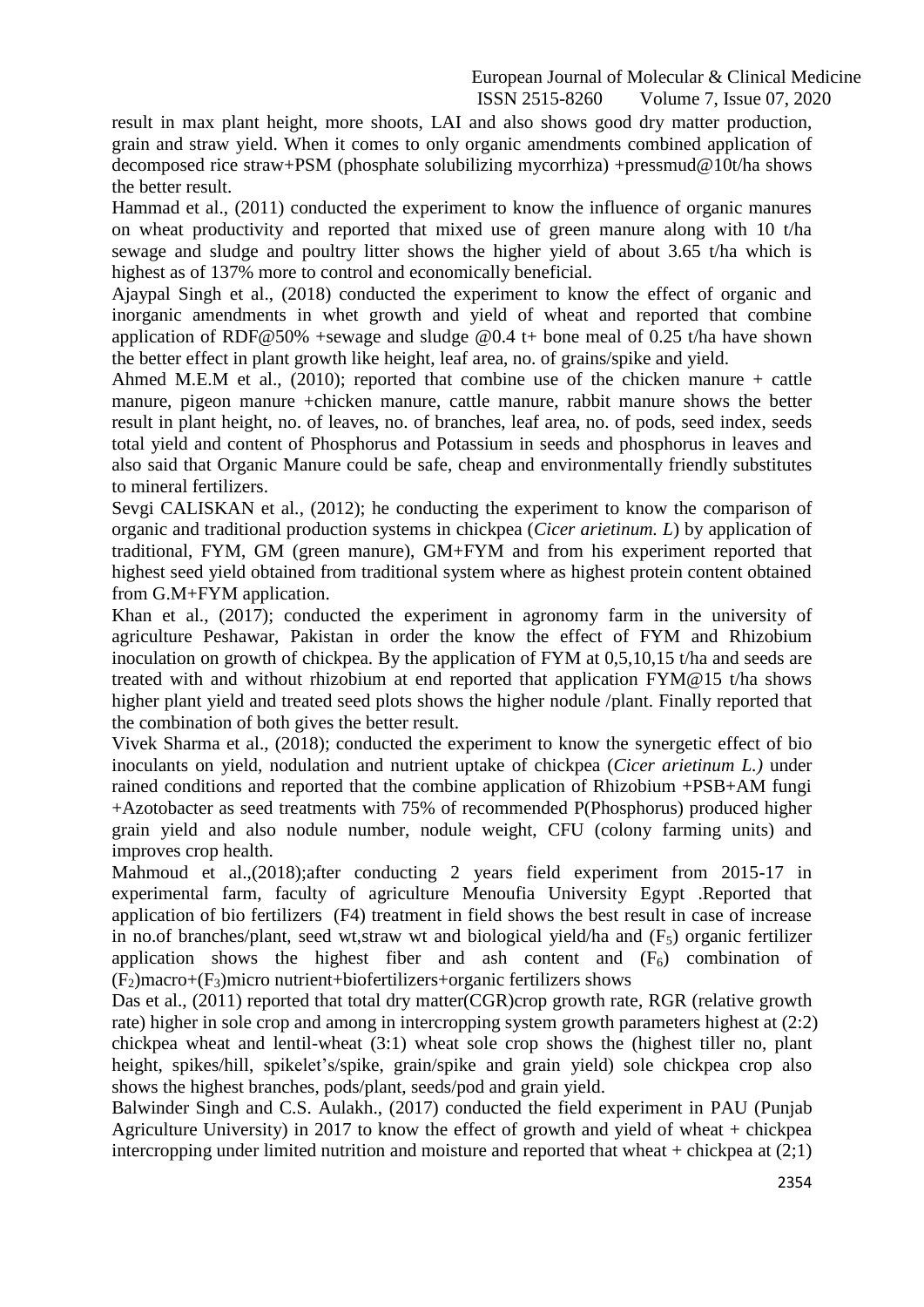ratio gives higher yield (54.6 q/ha) than sole crop wheat (46.7 q/ha) whereas wheat grain yield of wheat chickpea rows ratio of (1;1 and 3:1) were statistically at par with sole crop. Khatun et al., (2012); had done the experiment in Bangladesh to know the effect of different intercropping systems in wheat and finally report that sole crop of wheat shows higher result

and when it comes to intercropping systems wheat and cowpea has shown the better results of HI, LER and higher equivalent yield and wheat and lentil shows less yield.

Eskandari.H.et al., (2009) reported that intercropping had a significant effect on forage dry weight, where dry intercropping as compared with maize and cowpea sole crops. maize forage crop quality in terms of crude protein was improved.it is because of more N available for maize in intercropping compared with its sole crop.

Lithourgidis et al., (2007) reported that economic yield and growth of intercropping system is good as to sole cropping system.

# 2.**Quality**

Davari, Sharma S.N, Mirzakhani (2012) reported that combination of organic manures and bio fertilizers gives better quality grain and improves the nutrient up take by the grain by the combination of Farm yard manure, Rice residue, bio fertilizers and vermi compost, rice residue, bio fertilizers.

Lauk and Lauk(2005) reported that legume cereal intercropping gives the better result in grain yield and protein content as to normal sole crop.

#### **3.Nutrients uptake**

Zahir Z.A. et al., (2007), by conducting the experiment to know the effect of composted organic manures that is enriched with the N and application of L-Tryptophan @500 kg /ha for wheat and compare with inorganic fertilizers and reported that integrated use of both inorganic fertilizers and composted organic manures that has applied with L-Tryptophan shows the better result in primary nutrients uptake, better growth and yield.

Zhikang Wang et al., (2019) reported that co inoculation of both the PSB (phosphate solubilizing bacteria) and NFB (nitrogen fixation bacteria) perform better as compared to sole application of PSB, NFB of growth promotion and nutrient uptake.

Balwinder Singh et al., (2017) Intercropping wheat and chickpea along with manuring are important to enhance crop productivity, moisture holding and nutrient uptake. He reported that whea+chickpea (2: 1) shows better result in tillers, no. of grains/spike,1000 grain weight of wheat as to sole crop and better grain yield and water use efficiency in (2:1 and 3:1) ratio cropping.

#### **4.Nitrogen fixation and nodule formation**

Aslam M.et al., (2003); conducted the experiment in order to know the  $N_2$  balance difference between  $N_2$  fixation in inputs and  $N_2$  harvested products rotational benefits of chickpea on soil organic fertility and wheat yields were quantified in northern Pakistan and reported that N added to soil of 28 kg from chickpea to field and used by wheat and increase soil organic matter to 30% and experiment indicated that chickpea have + vet  $N_2$  balance and yield in wheat increase by combination of fertilizers and chickpea (106%).

Gill.S et al., (2009); conducted the pot experiment to know the wheat and chickpea on their growth and nodulation in chickpea and reported that when both crops grows mixed wheat has an inhibitory effect on root, total biomass, grain yield of chickpea, nodulation activity and root: shoot ratio decreases contrary to chickpea wheat is beneficial by increase 100 % and better (H.I) harvest index and greenness of plant is not effected.

Joseph Kevin vessey (2003); from his experiment to know the use of plant growth of promoting rhizobacteria in rhizosphere and report that it has a positive effect in the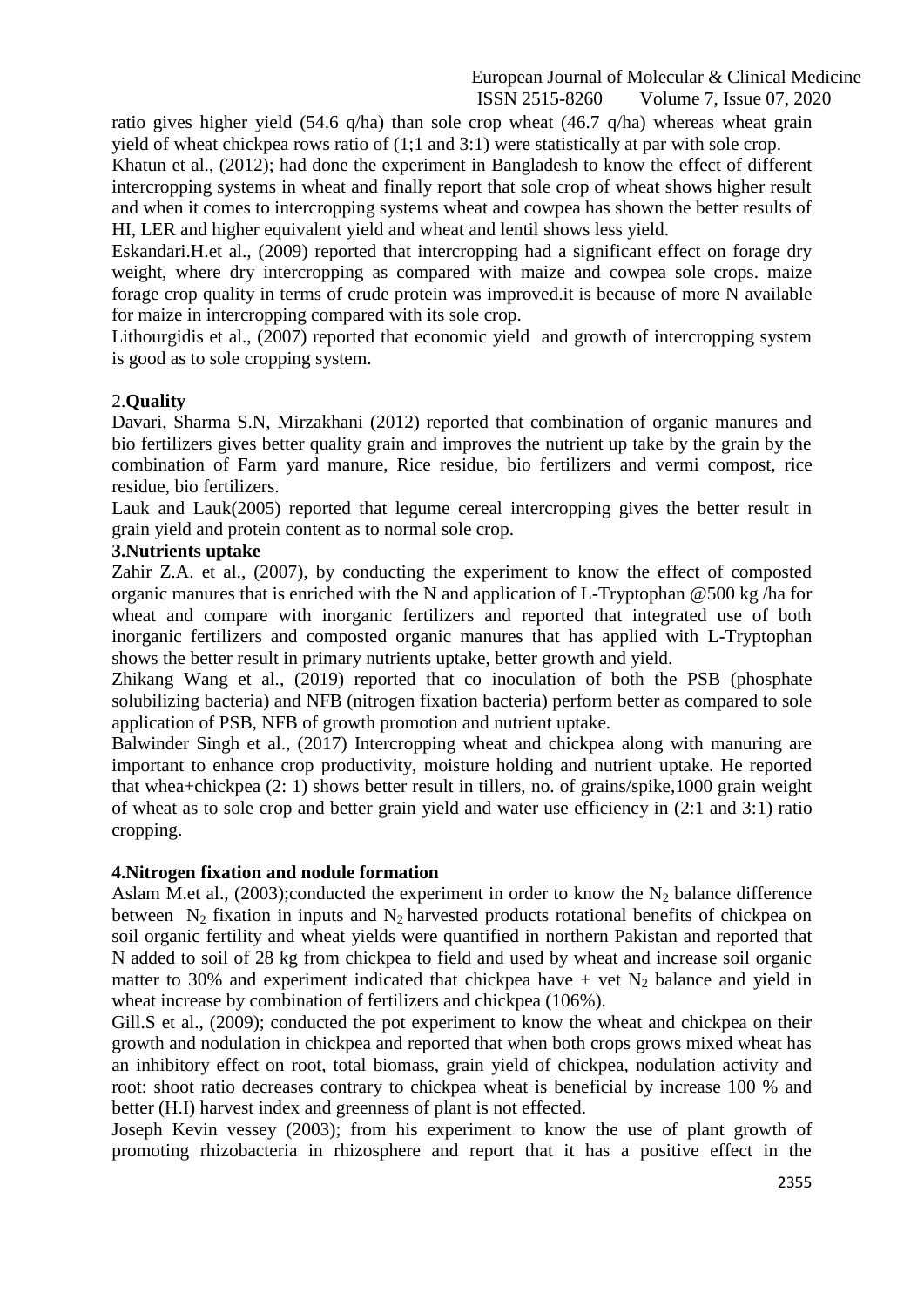rhizosphere by better nutrient availability, by fixation and good root, shoot growth, and enhance other beneficial organisms in the soil.

Ghaley et al., (2005) conducted the experiment to know the effect of intercropping of wheat and pea and reported that growing of pea as an intercrop in wheat shows the maximum yield as compared to sole crops and control plot without fertilizers and results the better grain production. The main reason for this is the better utilization of N and  $N_2$  accumulation released in the rhizosphere by the intercrop.

# **Advantages of intercropping**

# **1.Better utilization of resources**

**2.Erosion control**

# **3.Weed suppression**

# **1.Better utilization of resources**

Liu et al., (2006) There is a yield advantage in intercropping as compared to sole crop mainly due to better using of the available resources such as water, light and nutrients.

Gao et al., (2014) had conducted experiment on wheat-maize intercropping and suggest that more Nitrogen use efficiency in intercropping system as compared to sole crop.

Ali (1993) had done the experiment on wheat-chickpea intercropping and suggest that there is more light interception and transmission of light observed in 2:2 ratios that results better LER and yield.

Eskandari (2011) said that growing intercrop is more beneficial as to normal crop in nutrient uptake and yield by conducting experiment he observed that 40-70% advantage in wheat maize intercropping and 28-30% in wheat -soybean intercropping.

#### **Erosion control**

Davidson (1994) reported that well controlled intercropping results in better soil and water conservation as to normal sole crop.

El-Swaify et al.,(1988)legume crop as a intercrop may helps to give better result in soil erosion and sustainable produce of the crop.He observed that reduction in soil loss and runoff when legume crops grown as a intercrop in cassava.

#### **Weed suppression**

Liebman and Dyck (1993) The major benefit of intercropping is that it suppresses the weeds.

Banik et al., (2006) conducted the experiment on wheat, chickpea intercropping and monocropping and reported that intercropping results increase productivity per unit area and suppression in weed biomass.

Eskandari (2011) done the experiment in wheat and faba bean intercropping and reported intercropping is more beneficial in controlling weeds than sole crop that less available of resources to weeds due to intercropping.

# **Issues and disadvantages of organic wheat growing farmers**

Todd Birzer et al., availability of nutrients to plants by organic fertilizers like FYM, V.C, P.M and bio fertilizers is little time consuming as compared to inorganic fertilizers and results less initial growth and less yield in the plant of first few years. Certificate issue for the organic farmers due to less known about the procedure pf certification. Organically grown wheat and chickpea faces little weed problems and reduce yield due to less nutrients availability to plants taken up by the weeds as compared to herbicide applied. Market demand is high but the productivity to supply is less and not known the farmers about better tactics to sell his organic products in market.

Intercropping sometimes going to be disadvantage based on type of crop selected results competitive for light, water, nutrients or allopathic effect and reduce the yield. However,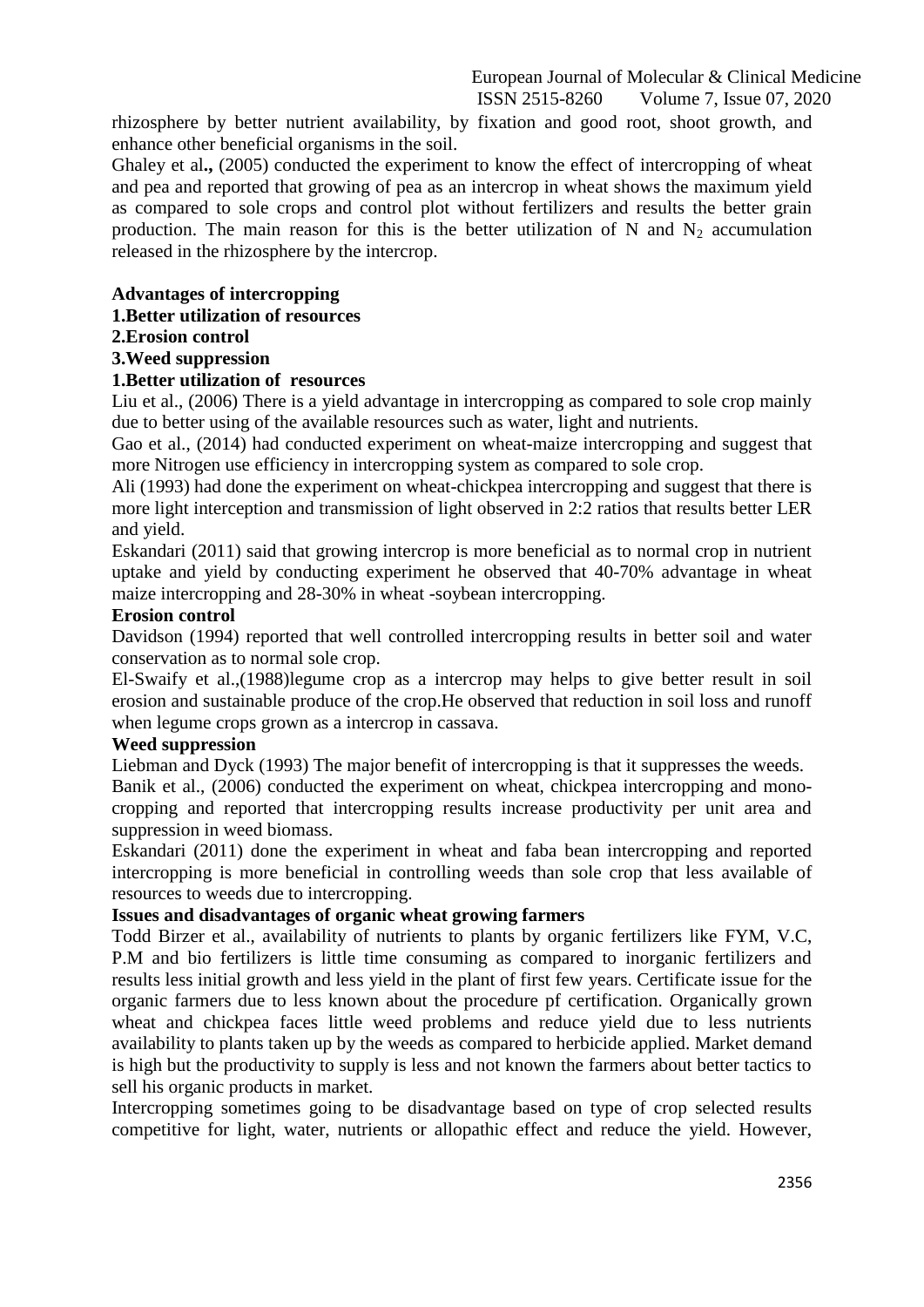Intercropping is beneficial up to some extent but for large scale basis, management is little less possible and inefficient (Vandermeer,1989)

# **2. CONCLUSION**

Intercropping is the one of the important cropping pattern in the modern and traditional organic farming system that it provides the beneficial nutrients to the primary crops by biological fixation of nutrients and gives the additional income to the farmers. Organic growing of crops by combine using of different amendments like FYM, Vermicomposting, Poultry manure, Rice straw and bio fertilizers like Azotobacter, Rhizobium, PSB, PGPR and other organically derived compounds at recommended doses has shown the better growth, LAI, quality and quantity of both chickpea and wheat-based intercropping.

# **REFERENCES**

- [1] Abbas et al., (2012) Effect of organic manures with recommended dose of NPK on the performance of wheat (T. aestivum L.). J. Anim plant sci.22(3) :683-687
- [2] Ahmad.M.E.M.et al., (2010); Growth and yield of cowpea plants in response to organic fertilization. Aust.J. Basic and Appl.Sci.,4(8):3244-3249
- [3] Ajaypal Singh et al., (2018); Impact of organic and in organic amendments on yield and growth of wheat (*Triticum aestivum L.).* Int.J. Curr.Microbiol. App.Sci 7(8):789-79
- [4] Akhtar, M.et al., (2010). Improvement in yield and nutrient uptake by co-cropping of wheat and chickpea. Pakistan J. Bot. 42: 4043-4049.
- [5] Ali, M. (1993). Wheat/chickpea intercropping under late- sown conditions. J. Agric. Sci. 121: 141-144.
- [6] Aslam M.et al (2003); Contribution of chickpea nitrogen fixation to increased wheat production and soil organic fertility in rain fed cropping. Boil fertil soils 38:59-64
- [7] Baldav B (1988); Cropping Patterns in Pulse Crops. Pp. 513-17. Oxford & IBH Publishing Company Pvt. Ltd., New Delhi, India.Balwinder Singh et al., (2017); Productivity and water use of organic wheat chickpea intercropping system under limited moisture conditions in north west india.34(2):134-143
- [8] Balwinder Singh and C.S. Aulakh, (2017); Effect on Growth and Yield of Intercrops in Wheat+Chickpea Intercropping under Limited Nutrition and Moisture Indian Journal of Ecology 44 (Special Issue-5): 507-511
- [9] Banik, P.et al., (2006). Wheat and chickpea intercropping systems in an additive series experiment: Advantages and weed smothering. Eur. J. Agron. 24: 325-332
- [10] Das et al., (2011); Effect of intercropping on growth and yield in wheat-lentil and wheat-chickpea intercropping system at different planting configurations.J. Innov.Dev strategy 5(3):125-137
- [11] Davari, M.R.et al., (.2012) The effect of combination of organic materials and Bio fertilizers on productivity, grain quality, nutrient uptake and economics in organic farming of wheat. Journal of organic systems,7(2), ISSN 1177 -425.
- [12] Davidson, D (1994) Profits of narrow strip intercropping: 1993. The Practical Farmer 9: 10- 13.
- [13] El-Swaify SA et al.,(1988)Achieving conservation effectiveness in the tropics using legume-intercrops. Soil Technol 1:1-12.
- [14] Eskandari; H. and A. Ghanbari (2009); Intercropping of maize (*Zea mays L.)* and cowpea (*Vigna ungiculata L.)* as whole crop forage. Effect of different planting pattern on total dry matter production and maize forage quality.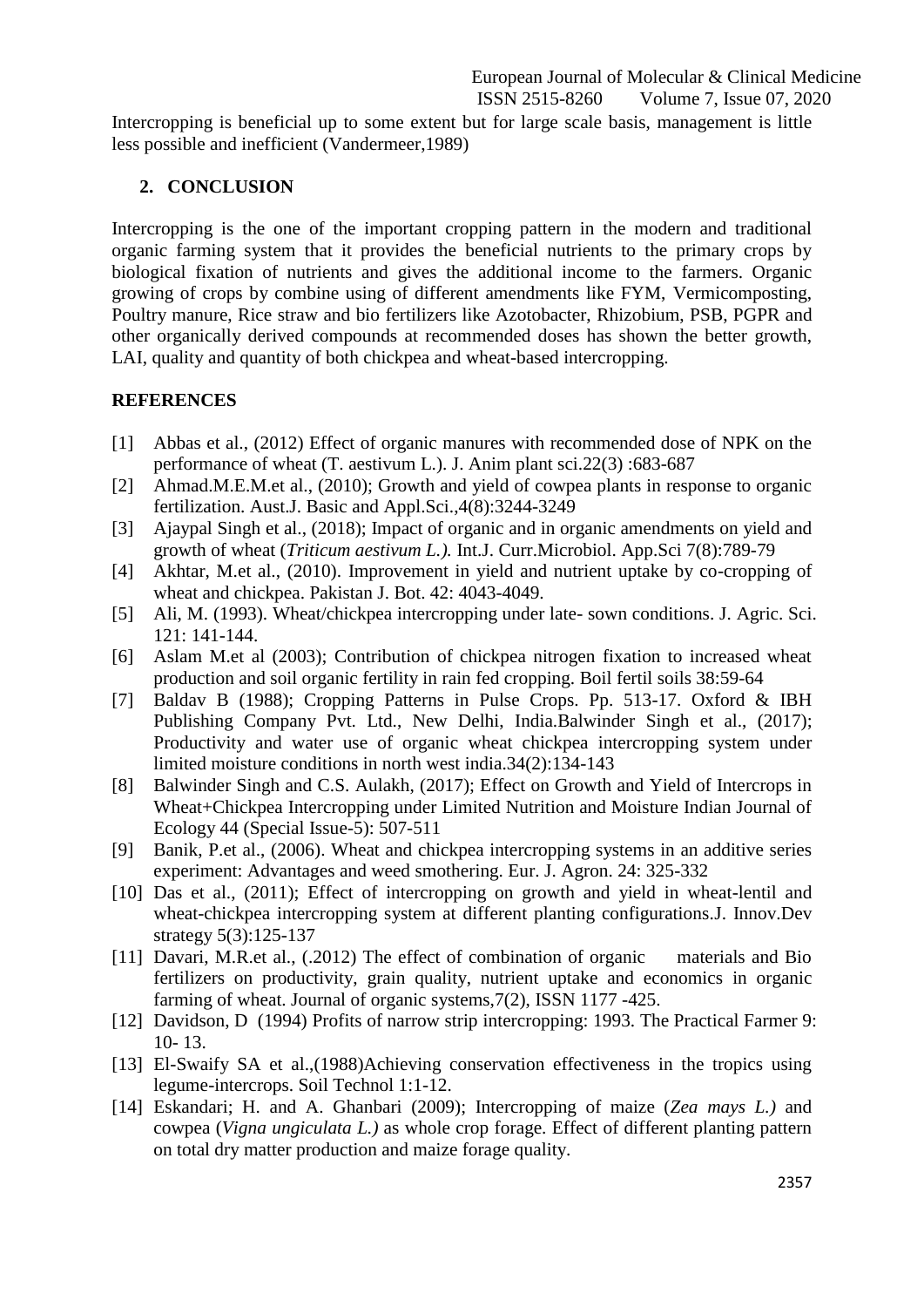- [15] Eskandari, H. (2011). Intercropping of wheat (Triticum aestivum L.) and bean (Vicia faba): Effects of complementarity and competition of intercrop components in resource consumption on dry matter production and weed growth. African J. Biotech. 10: 17755- 17762.
- [16] Eskandari, H. (2012). Intercropping of maize (Zea mays) with cow pea (Vigna sinensis) and mung bean (Vigna radiata): effect of complementarity of intercrop components on resource consumption, dry matter production and legumes forage quality. J. Basic Appl. Scient. Res. 2: 355-360.
- [17] Fazily T, Hunshal CS (2019); Effect of organic manures on yield and economics of late sown wheat (Triticum aestivum) International Journal of Research and Review.; 6(1):168-171
- [18] Gao, Y. and P. Wu (2014). "Growth, yield, and nitrogen use in the wheat/maize intercropping system in an arid region of northwestern China." Field Crops Res. 167: 19-30
- [19] Ghaley et al., (2005); Intercropping of wheat and pea as influenced by nitrogen fertilization 73(2):201-212
- [20] Gill.S et al., (2009); Mixed cropping effects on growth of wheat (*Triticum aestivum L.)*  and chickpea *(Cicer arietinum L.), Pak.J. Bot,41(3):1029-1036*
- [21] Gunes, A et al., (2006); Genotypic response of chickpea (Cicer arietinum L.) cultivars to drought stress implemented at pre and post- anthesis stages and its relations with nutrient uptake and efficiency. Plant & Soil Environ., 52 (8): 368 –376.
- [22] Gupta Y P (1988); Nutritive Value of Pulses. Pp. 581-601. Oxford & IBH Publishing Company Pvt. Ltd., New Delhi, India.
- [23] Hammad, H.M.et al., (2011) Influence of different organic manures on wheat productivity. Int. J. Agric. Biol., 13: 137–140
- [24] Jain, P.C., (1999); Response of chickpea (Cicer arietinum L.) to phosphorus and bio fertilizer. Legume Res., 22: 241-244.
- [25] Joseph Kevin vessey (2003); Plant growth promoting rhizobacteria as bio fertilizer. Plant and soil255(2):571-586.
- [26] Khaliq et al.,(2006)Effect of integrated use of organic and in-organic nutrient sources with effective micro organisms (EM) on seed cotton yield in pak.Bioresour Technol.97:967-972.
- [27] Khan et al., (2017); Effect of FYM and Rhizobium inoculation on growth of chickpea (*Cicer arietinum L.)* variety karak-03. Pure Appl.Biol.,6(1):378-384
- [28] Khatun et al., (2012); Intercropping with wheat affected crop productivity. Bangladesh Res pub.J.6(4):414-419.
- [29] Kumar, R. & Yadav, N.S.P. (2006). Improving the productivity and sustainability of rice (Oryza sativa)-wheat (Triticum aestivum) system through mung bean (Vigna radiata) residue management. National Symposium on Conservation Agriculture and Environment. BHU, Varanasi.
- [30] Liebman, M. and E. Dyck (1993). Crop rotation and intercropping strategies for weed management.Ecol. Appl. 3: 92-122.
- [31] Lauk et al.,(2005).the yields of legume cereal mixes in years with high precipitation vegitation periods.Latvian journal of agronomy volume. 8 .pp 281-285
- [32] Lithourgidis AS, Dordas CA (2010) Forage yield, growth rate, and nitrogen uptake of faba bean intercrops with wheat, barley, and rye in three seeding ratios. Crop Sci 50:2148-2158.
- [33] Lithourgidis AS, et al., (2007) Sustainable production of barley and wheat by intercropping common vetch. Agron Sustain Dev 27:95-99.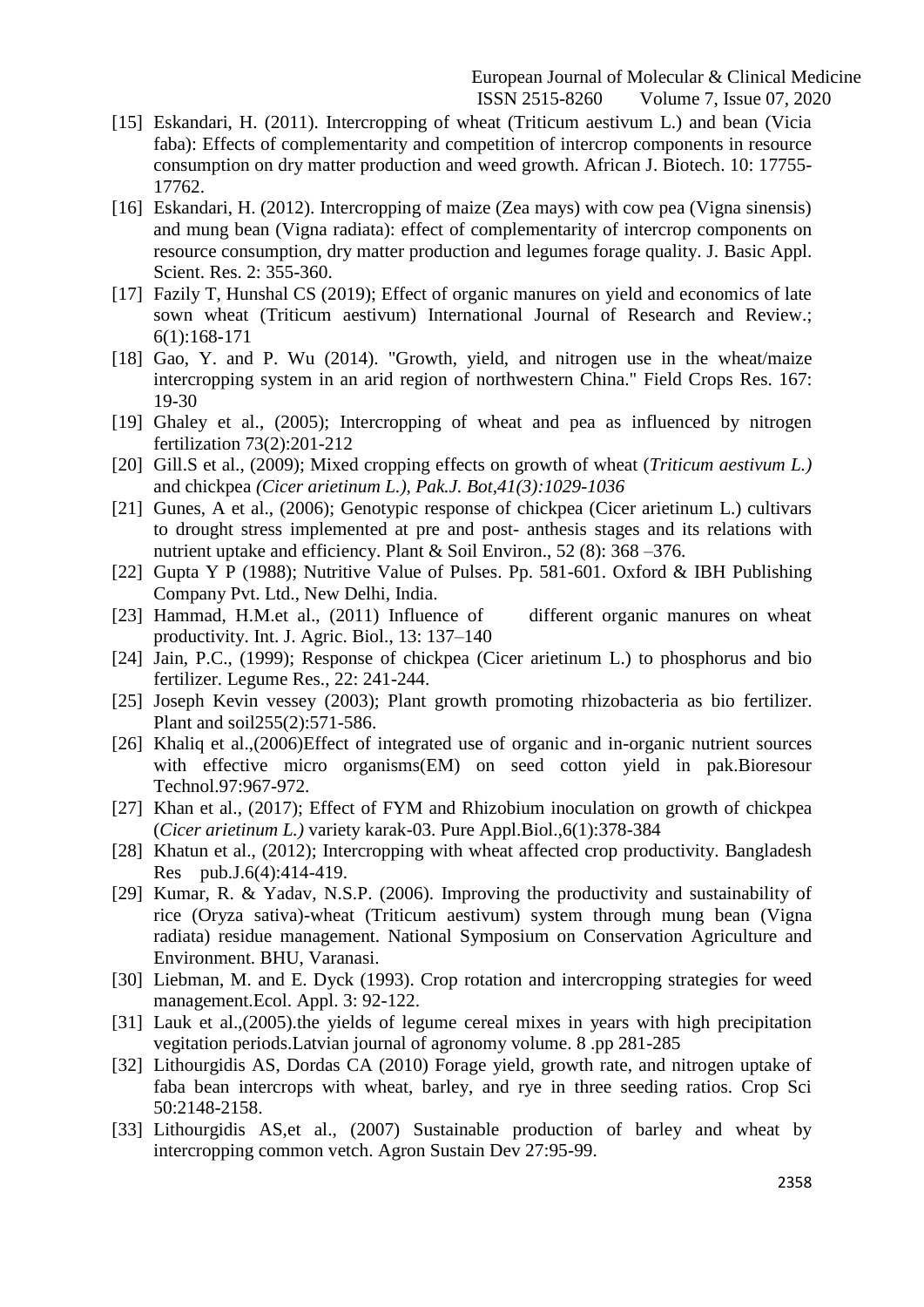[34] Lithourgidis, A.S.et al., (2011). Annual intercrops: an alternative pathway for sustainable agriculture.Aus. J. Crop Sci. 5: 396-410.

- [35] Liu, J.H. et al., (2006). Intercropping of different silage maize cultivars and alfalfa. Acta. Agron. Sci. 32:125-130.
- [36] Mahmoud fathy seleiman et al., (2018); Effect of organic, inorganic and bio fertilization on growth, yield and quality traits of some chickpea (*Cicer arietinum L.)* varieties
- [37] Mohammadi, K., et al., (2010a); Effect of organic matter and bio fertilizer on chickpea quality and biological nitrogen fixation. World Academy of Sci., Engineering and Tech., 68: 1144-1149.
- [38] Morris, R.A. and D.P. Garrity (1993). Resource capture and utilization in intercropping: water. Field Crops Res. 34, 303–317.
- [39] Namvar, A., (2011); Study on the Effects of Organic and Inorganic Nitrogen Fertilizer on Yield, Yield Components, and Nodulation State of Chickpea (Cicer arietinum L.). Common. in Soil Sci. and Plant Analysis, 42: 1097-1109.
- [40] Nasri, R.et al., (2014). Nitrogen uptake and utilization efficiency and the productivity of wheat in double cropping system under different rates of nitrogen. Int. J. Biosci. (IJB). 4(4): 184-193.
- [41] Roshan choudary et al., (2017) Effect of Bio Herbal Growth Promoter on Growth and Yield of wheat Grown under Organic Management.Chem Sci Rev Lett. 2017,6(22),1022-1026
- [42] Sachin, N., and H.H. Gecit, (2006); The effects of different fertilizing methods on yield and yield components in chickpea (Cicer arietinum L.). J. of Agric. Sci., 12 (3): 252- 258.
- [43] SARWAR.G et al. (,2008) Efficiency of various organic residues for enhancing Rice wheat production under normal soil conditions.Pak.J.Bot.,40(5) 2107-2113,2008
- [44] Sevgi CALISKAN et al., (2013); Comparition of organic and traditional production systems in chickpea (*Cicer arietinum L.). Turkish Journal of Field Crops, 18(1), 34-39*
- [45] Singh R.V et al.(1994)Production potential of wheat and mustard cropping systems under adequate water supply conditions.Indian.J.Agric.Res.28:219-224
- [46] Swer, H. and M. Dkhar *(2014).* Influence of Crop Rotation and Intercropping on Microbial Populations in Cultivated Fields Under Different Organic Amendments. Microbial Diversity and Biotechnology in Food Security, Springer 571- 580.
- [47] Tilman, D.et al., (2002). Agricultural sustainability and intensive production practices. Nature 418:671-677.
- [48] Todd Birzer et al., Organic wheat farming in Australia: issues farmers face: AFBM Journal 3(2)
- [49] Vandermeer, J. (1989). The Ecology of intercropping. Cambridge Univ. Press, Cambridge, UK. pp 237.
- [50] VermaH.P, et al., (2017). Yield Attributes and Yield of Wheat (Triticum aestivum L.) as Influenced By Irrigation Scheduling and Organic Manures. Chem sci Rev Lett 2017,6(23),1664-1669
- [51] Vivek sharma et al., (2018); Synergistic effect of bio-inoculants on yield, nodulation and nutrient uptake of chickpea (Cicer arietinum L) underrainfed conditions. Journal of plant nutrition
- [52] Yadav A.S., Upadhay M.K., Vinod Kumar, Rajput R.K. (2007). Effect of organic farming practices on wheat (Triticum aestivum L.). Ad. plant sci.20(II) Supple.99-100
- [53] Zahir Z.A et al., (2007); Evolution of organic waste enriched with N and L-Tryptophan for improving growth and yield of wheat (*Triticum aestivum L.)* Pak.J.Bot.,39(5):1739- 1749